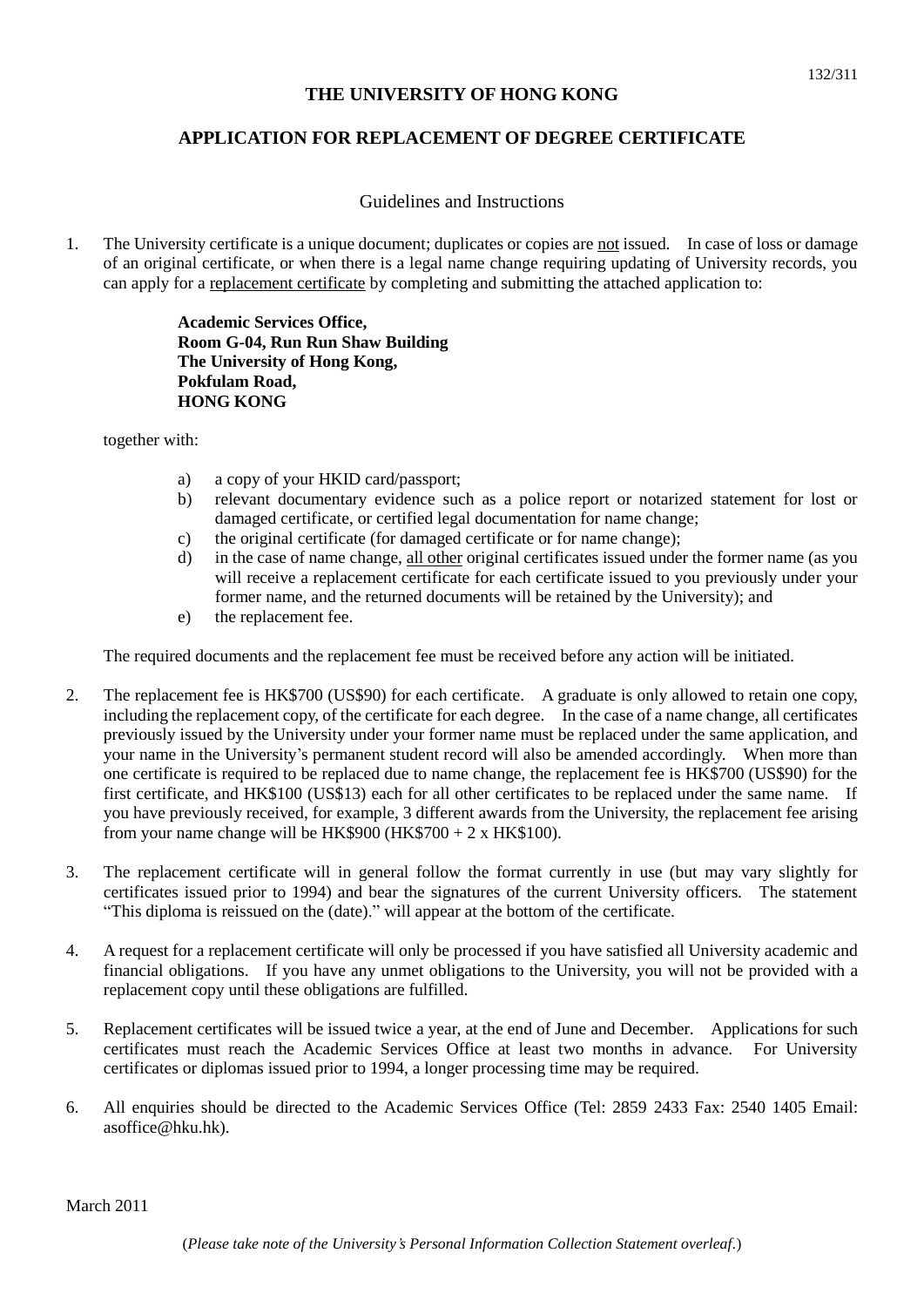# **THE UNIVERSITY OF HONG KONG**

# **Personal Information Collection Statement**

1. This is a statement to inform you of your rights under the Personal Data (Privacy) Ordinance.

2. Personal information is provided by you as an applicant through the completion of application procedures and forms designated for various purposes, *e.g.* for admission to a programme of study, for the issuance of your student registration card, for an exchange programme, for hall admissions, and for provision of facilities or services. Data collected are used specifically for the purposes prescribed in the application forms and will serve

- (a) as a basis for selection of applications;
- (b) as evidence for verification of the applicant's identity, examination results, academic records and other information; and
- (c) where applicable, as part of the applicant's official student records.

In the case of (c) above, information so incorporated into student records will be used for all purposes relating to the student's studies as required by the relevant regulations and procedures of the University.

3. Personal data will be kept confidential and handled by the University's staff members. The University may transfer some of the data to an agent or other persons appointed to undertake some of its academic and administrative functions.

4. Under the provisions of the Ordinance, you have the right to request the University to ascertain whether it holds your personal data, to be given a copy, and to apply for correction of the data, if deemed incorrect.

5. Applications for access to and correction of personal data should be made by using a special request form and on payment of a fee. Such applications as well as requests for information should be addressed to the Data Protection Officer, Registry, The University of Hong Kong.

> H.W.K. Wai Registrar

September 2007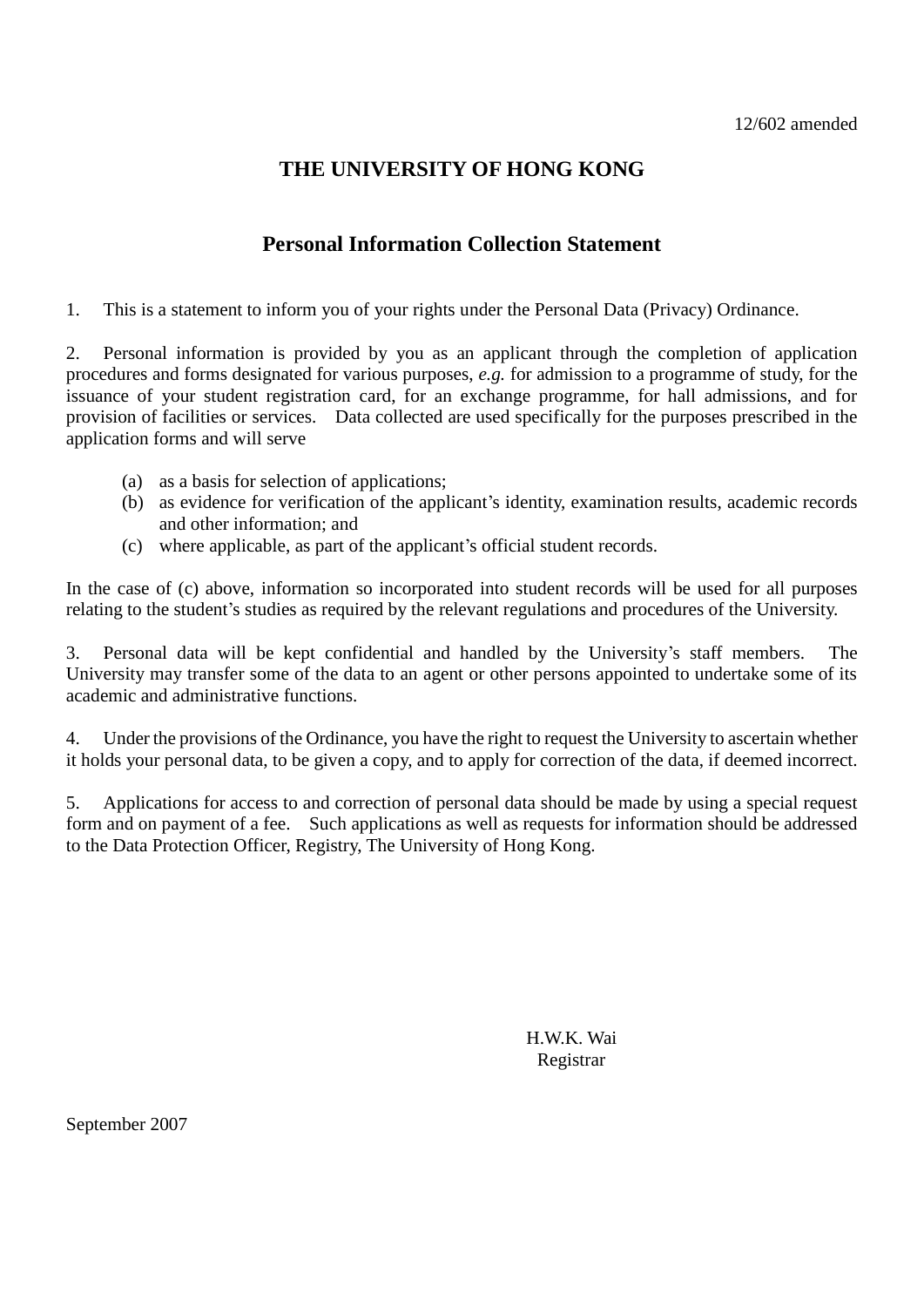## **THE UNIVERSITY OF HONG KONG**

## **APPLICATION FOR REPLACEMENT OF DEGREE CERTIFICATE**

### **A. Personal Particulars**

| Please type or print in BLOCK LETTERS. |                |  |  |  |  |         |  |  |  |  |  |
|----------------------------------------|----------------|--|--|--|--|---------|--|--|--|--|--|
| Name in English (Family Name first)    |                |  |  |  |  |         |  |  |  |  |  |
| Name in Chinese (if any, as in HKID)   |                |  |  |  |  |         |  |  |  |  |  |
| Chinese name in C.C. code (as in HKID) |                |  |  |  |  |         |  |  |  |  |  |
| <b>HKID</b> card number                |                |  |  |  |  |         |  |  |  |  |  |
| Passport number (if no HKID)           |                |  |  |  |  |         |  |  |  |  |  |
| University number                      |                |  |  |  |  |         |  |  |  |  |  |
| Contact number                         | Office / Home: |  |  |  |  | Mobile: |  |  |  |  |  |
| E-mail address                         |                |  |  |  |  |         |  |  |  |  |  |
| Correspondence address                 |                |  |  |  |  |         |  |  |  |  |  |

### **B. Replacement of Certificate(s)** (Please attach separate sheet, if necessary.)

| <b>Oualification awarded</b> | Faculty |                    | Date of attendance | <b>Honours</b>               | Conferment date |
|------------------------------|---------|--------------------|--------------------|------------------------------|-----------------|
| (e.g. Bachelor of Laws)      |         | From               | To                 | classification               | (dd/mm/yyyy)    |
|                              |         | $\text{(mm/vyyy)}$ | $\text{(mm/yyy)}$  | (e.g. 2 <sup>nd</sup> Upper) |                 |
|                              |         |                    |                    |                              |                 |
|                              |         |                    |                    |                              |                 |
|                              |         |                    |                    |                              |                 |

- **C. Reason for Replacement** (Please tick as appropriate.)
- $\Box$  Original certificate lost / stolen / destroyed (Please provide original police report or notarized statement.)
- $\Box$  Original certificate damaged (Please attach original certificate.)
- Name change (Please provide certified copy of legal document on name change and attach original certificate.)

Name to appear on new certificate(s):

(The name must be identical to the name on your HKID card or passport or the new legal name.)

### **D. Payment Method** (Please tick as appropriate.)

The charge is HK\$700 (or US\$90) for replacement of one certificate / diploma. In the case of name change, the replacement fee is HK\$700 (US\$90) for the first certificate, and HK\$100 (US\$13) each for all other certificates to be replaced under the same name. *(A graduate is not allowed to retain more than one copy, including the replacement copy, of the certificate for each degree.)*

I wish to apply for a replacement of certificate for my (*e.g.* BA, BSc) curriculum(s) and hereby pay the required charges of HK\$ using the payment method indicated below:

#### $\Box$  via the bank / ETC machine (Please attach **original** receipt. HKU's account no. at Hongkong Bank is 002-222834-012.)

#### $\Box$  by credit card

| Card type (please tick)             |  | VISA |         |  |  |         | <b>MASTER</b> |  |  |  |  |
|-------------------------------------|--|------|---------|--|--|---------|---------------|--|--|--|--|
| Name printed on credit card         |  |      |         |  |  |         |               |  |  |  |  |
| (BLOCK LETTERS)                     |  |      |         |  |  |         |               |  |  |  |  |
| Card number                         |  |      | $- - -$ |  |  | $- - -$ |               |  |  |  |  |
| Expiry date (Month / Year)          |  |      |         |  |  |         |               |  |  |  |  |
| Authorized signature on credit card |  |      |         |  |  |         |               |  |  |  |  |
|                                     |  |      |         |  |  |         |               |  |  |  |  |

 $\Box$  by bank draft payable to "The University of Hong Kong" (for overseas students)